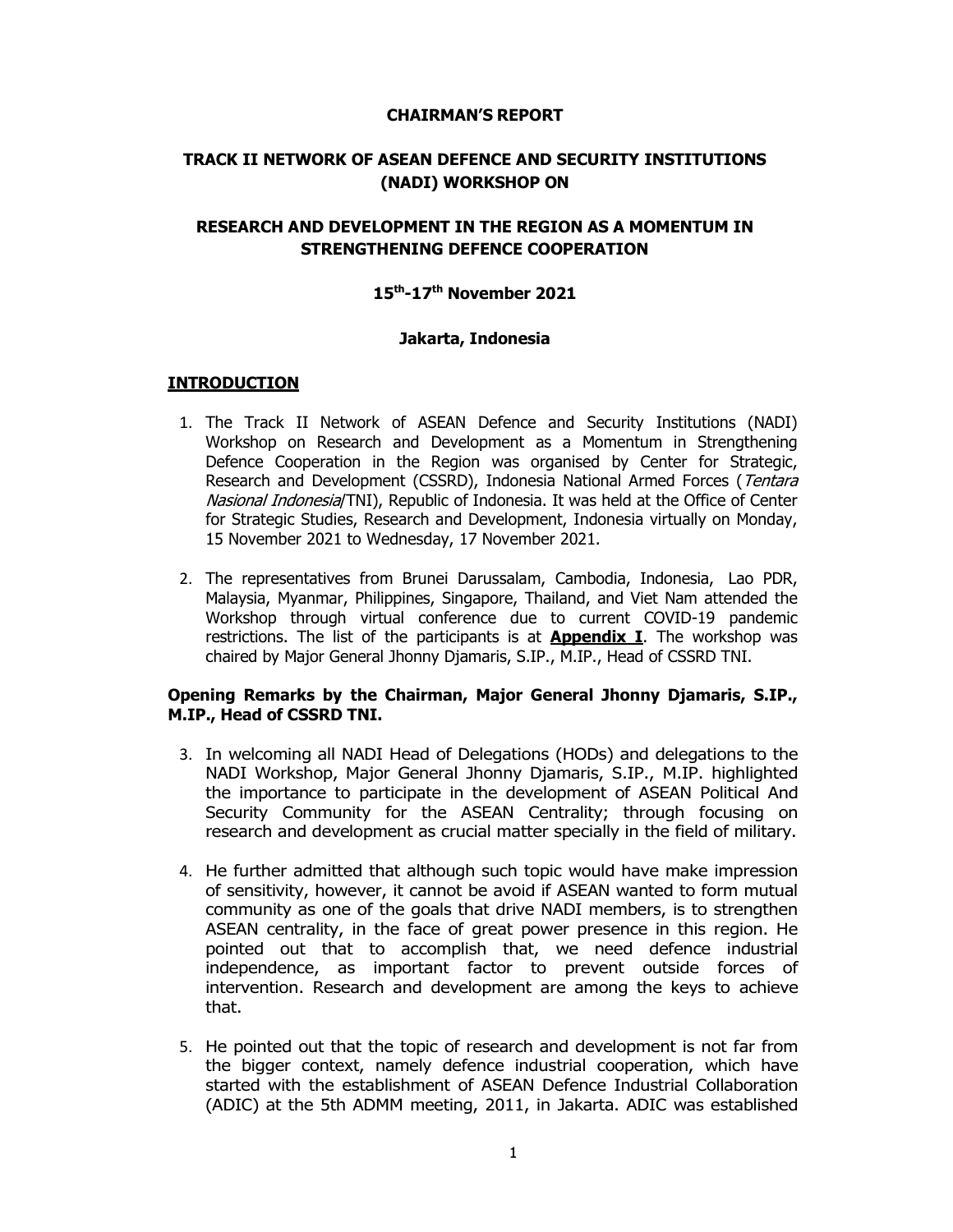to drive interdependence among defence industry from ASEAN Member States (AMS), with facilitating supply chain network for defence industry. Nevertheless, ADIC still can't influence much on defence industry independence, because of various reasons, one of things is the inequality of technology capabilities.

6. For the workshop, Major General Jhonny Djamaris, S.IP, M.IP hoped there will be dynamic, academic and explorative discussion, but with respect for each other, and emphasize, that togetherness and mutual trust are the main objectives of this workshop.

## **ADOPTION OF AGENDA**

7. The Meeting adopted the agenda and the programme, which are attached as Appendix II and Appendix III respectively.

#### **Keynote Speech by Dr. Ir. Adhi Dharma Permana, Agency for the Assessment and Application of Technology (Badan Pengkajian dan Penerapan Teknologi/BPPT) Indonesia on Developing an approach in Joint R&D to support ASEAN Defence and Security Collaboration**

- 8. Dr. Ir. Adhi Dharma Permana highlighted that AMS have cooperated in the Defence Sector, namely engagements in the high level meetings, namely ADMM, which has been established in 2007, and ADIC which has been established in 2011.
- 9. He emphasized the importance of the Defence Industries (DI) that is strategically vital to a nation, strategically, to secure the supply chain, alleviating arms/parts embargo and providing strength of the armed services. Economically, DI plays the role of spearheading, developing and supporting industries. Besides, it is used as a locomotive to advance the technology of other industrial sectors, create new industries and in the outcome of expansion, modernization and economic spin off. DI provides a stable platform to launch Self-reliance, Security, and Sustainability, which strives to maintain Sovereignity, while aimed at reducing imports, increasing intra-trade among AMS, creating stronger economic resilience.
- 10. In order to develop a joint Research, Development, Engineering, Operation Program, he proposed that it is important to formulate common interest towards a mutually shared goal/objective; establish a mechanism by which the parties involved can work together towards that shared goals or objectives, define a cooperation/collaboration towards working in a conducive environment, whether that be at the G to G, or B to B domain; and establish a consortium or cooperation for a spesific joint R&D.

#### **Keynote Speech by Colonel Army Oktaheroe Ramsi, Directorate of Defence Strategy, Ministry of Defence, Republic of Indonesia, on Cooperation on research and development (R&D) among AMS dealing with current challenges in order to support Indonesian defence strategy**

11. Colonel Army Oktaheroe Ramsi highlighted the cooperation on R&D among AMS, dealing with the current challenges in order to support Indonesian defence strategy. He present Indonesia defence strategy and explain the mechanism of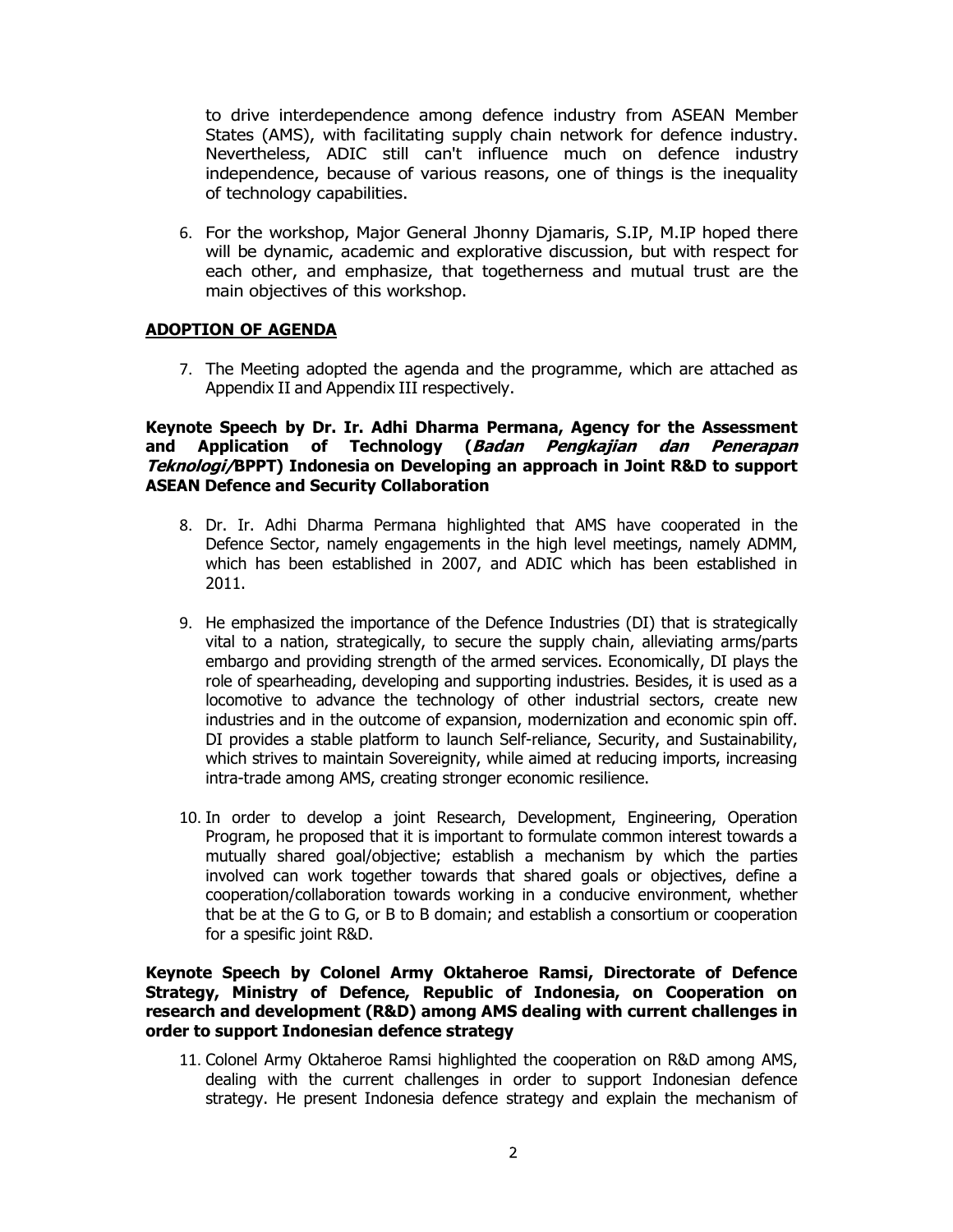Indonesia defence strategy which is related to total defence strategy orientation supported by Indonesia regulation, norms and values.

- 12. He brought the understanding of Indonesia Defence Strategy refer to Indonesia Strategic Culture which is certainly different with other countries strategic culture. In Indonesia, the defence and security of the state is undertaken through a total people's defence and security system with the Indonesian Military and the Indonesian National Police as the main elements of force, and the entire people as the supporting element. He emphasized the value of "people-centered" that places the importance of people at the heart of national defence; the value of "territorialbased" emphasizes the preparedness of a self-reliant territorial defence posture in accordance with the distinct features of each territory; while the value of "totality" underscores the integration and unity of efforts across all national defence components in defending the nation-state against any military, nonmilitary or hybrid threats.
- 13. He raised the questions in relation to five domains in which R&D in Indonesia and AMS - is shaped by national and then regional policymaking, institutional norms, and the practices of system actors responding to those policies: first, the quality of research and development policy — how research and development as a national asset contributes to national development; and then reaching the regional commitment; second, Indonesia's research and development ecosystem, third, the role of research funding, ASEAN and its impact on research capacity; how domestic and international research networks, links between research institutions and industry; and research accountability to the public matter for research outcomes.
- 14. He then recommended, to develop and pilot a scheme to professionalize management of research within government research institutions and universities; to undertake a study of how research management has been professionalized in 2- 3 comparison systems (i.e., Thailand, Vietnam, Singapore); to allocate some of the national and ASEAN research funding available for this purpose; to demonstrate that some of their institutional funding is being invested in effective research management; and to reduce the compliance burden on individual researchers and research teams.

## **ROLE OF RESEARCH AND DEVELOPMENT IN STRENGTHENING DEFENCE TECHNOLOGY CAPABILITIES IN THE REGION**

#### **Malaysia**

#### **Presenter: Mr Wan Mustafa bin Wan Hanafi of Science and Technology Research Institute for Defence (STRIDE), Ministry of Defence, Malaysia**

- 15. Mr Wan Mustafa bin Wan Hanafi highlighted the fostering nation's self-reliance capability by local industry is prominent factor in supporting and sustaining defence capabilities during peacetime and conflict. The development of Malaysian defence industry requires concerted efforts between R&D institutions and private sectors in order to stimulate and enhance defence ecosystem. Hence, the implementation of the whole-of-government and the whole-of-society approach as well as the willingness of all parties to collaborate in synergy is mooted.
- 16. To support this endeavor, Science and Technology Research Institute for Defence (STRIDE) has become the leading government research agency in formulating and implementating of defence science and technology research programmes for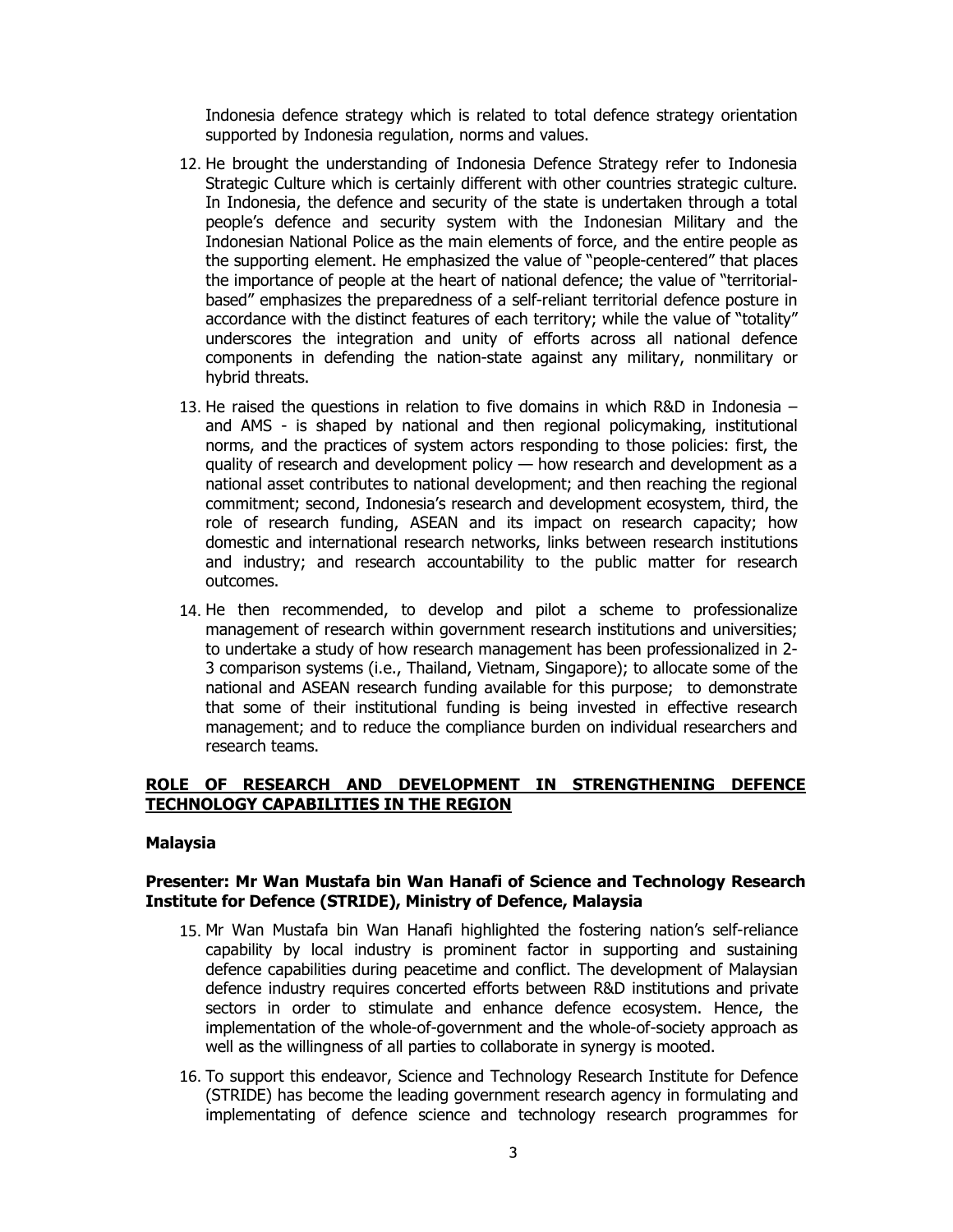Ministry of Defence Malaysia. Besides R&D activities, STRIDE also providing technical services in a wide range of defence technology areas which include electronics, communications, surveillance, personal protective equipment, food, rations, chemical, biological, aeronautics, vehicular technologies, weapons, propulsion, ballistics; underwater technologies as well as aircraft accident investigations.

17. Considering the availability of the facilities, capabilities and expertise, STRIDE is looking forward to explore opportunities for potential defence science and technology collaborations with the ASEAN Member States, specifically in the areas of Tropical Testing and Chemical Security. STRIDE's Tropical Testing Centre (TTC) aims to be the reference centre on material profiles and provides various testing services on equipment and asset. STRIDE believes that such collaborative programs will mutually benefit all parties in supporting the effective operations of our troops and preserving of military assets.

#### **Indonesia**

## **Presenter: First Admiral Joni Sudianto, Director of Strategic Studies, CSSRD TNI, Republic of Indonesia**

- 18. First Admiral Joni Sudianto, highlighted that the role of R&D in strengthening defence technology in AMS is important to encourage the independence of the defence industry, in the midst of political challenges from great power in the region that have the potential to disrupt stability and security. The potential for cooperation between R&D among AMS already exists in ADIC, namely by creating interdependence among regional countries. Its potential has not been fully materialized due to the high competitive level of defence technology, as well as differences in interests among AMS. Research and development in the field of military technology is effective and efficient for AMS, where based on the form of threats that may be faced in the future, it is necessary to determine the concept of defence, as well as the type of strength and quality of defence capabilities that are able to ward off and overcome these threats appropriately.
- 19. Therefore, he recommended for a beneficial political policies of AMS through ADIC to support R&D in order to improve defence industry independence in ASEAN; improvement of the materialization of cooperation in ADIC, through the realization of mutual benefit and equal cooperation; adoption of technology by transfer of technology and transfer of knowledge defence R&D technology from developed countries outside ASEAN, to accelerate the authorization of AMS; and realization of R&D cooperation in the field of military technology by observing the threats that may be faced in the future.

#### **Myanmar**

#### **Presentation by Major General Myint Kyaw Tun, Deputy Chief of the Armed Forces Training (Strategic Studies), Office of the Chief of Armed Forces Training (OCAFT), Myanmar Armed Forces**

20. MG Myint Kyaw Tun in his presentation mentioned that defence and security research plays a vital role in building the capability and readiness needed to ensure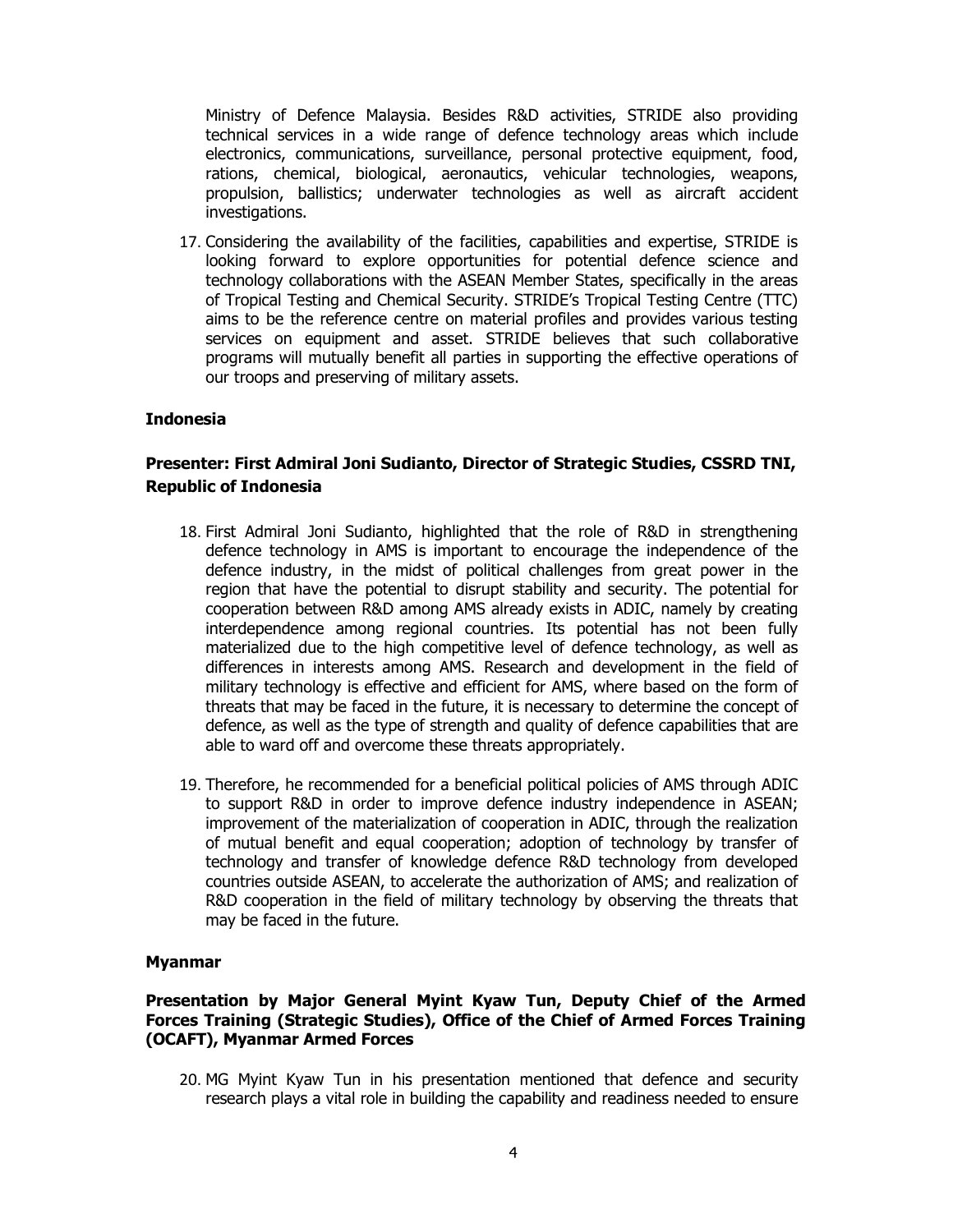the national security, and advanced technologies, coupled with highly trained personnel, are perceived as the sine qua non of a modern military. He mentioned that many countries have been spending a considerable share of their defence budgets on R&D activities. China is expected be the leading country worldwide in terms of spending on research and development although the United States uses the largest amount of military expenditure in the world.

21. In addition, he also mentioned that cooperation among AMS in defence R&D is limited because of different defence R&D structures and governance arrangements within AMS. He hinted that defence research and development should usher in personnel and equipment innovations that can be used together by AMS, for both security and humanitarian assistance purposes. He also pointed out that rapid developments in artificial intelligence, autonomous and unmanned systems, digital infrastructure, networking and social media, and disinformation are profoundly altering the national security landscape. The major powers increasingly invest in R&D with the purpose of becoming extraordinary technological superpowers. He suggested that AMS should pay more attention to the role of research and development and cooperation among AMS in defence R&D.

#### **Brunei Darussalam**

#### **Presenter: Mr Md Umair Akmal bin Hj Noor Ahsffian, Research Officer, Sultan Haji Hassanal Bolkiah Institute of Defence and Strategic Studies, Ministry of Defence, Brunei Darussalam**

- 22. Mr Umair Akmal identified key processes involved in R&D in defence that allows the military to deliver a robust, responsive and resource efficient armed forces by highlighting the role of its R&D units, the Defence Lines of Development (DLoDs), and its thematic requirements to ensure any procurement and acquisitions can contribute to the development of the country's assets and human performance and consequently meet the strategic objectives of the country. Further, with growing access to artificial intelligence and unmanned systems, as a country with a relatively small armed force, capitalising on these platforms would act as a force multiplier and allows Brunei Darussalam to better integrate its weapons systems and allows the learning of new technologies.
- 23. Therefore, as a way forward SHHBIDSS proposed the following recommendations for consideration:
	- a) ASEAN-led forum on R&D to share best practices and undertake joint research projects. This can be accomplished through utilising and expanding existing platforms such as the ASEAN Defence Industry Collaboration (ADIC).
	- b) To promote technological information sharing and cooperation through dialogue and practical cooperation.
	- c) External partners to be identified and provide expert advice to R&D.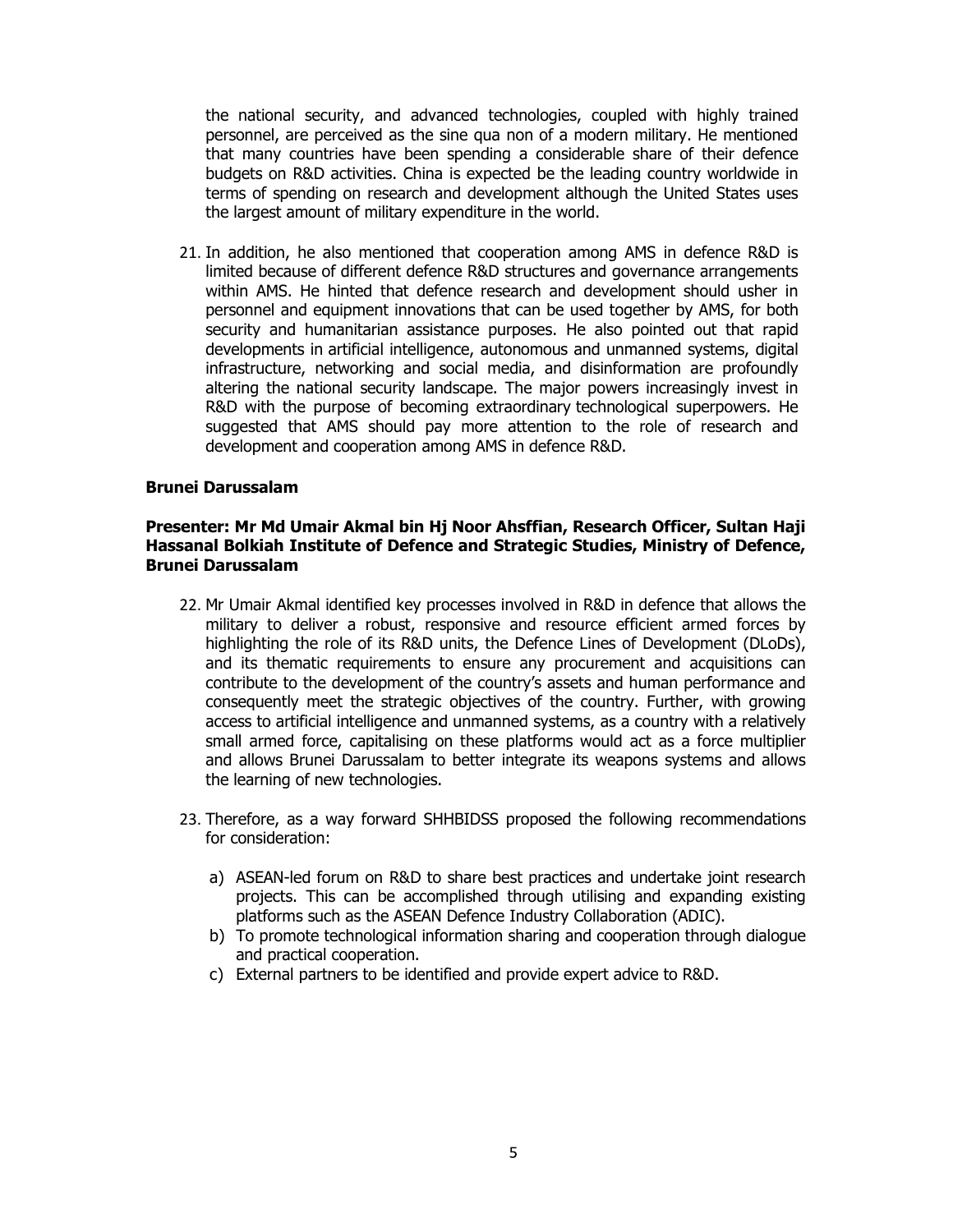#### **Singapore**

#### **Presenter: Mr Christopher Chen, Associate Research Fellow, S. Rajaratnam School of International Studies (RSIS), Nanyang Technological University (NTU), Singapore**

- 24. Mr Christopher Chen underscored the research and development (R&D) efforts by Singapore's defence agencies in enhancing humanitarian assistance and disaster relief (HADR) and COVID-19 pandemic responses. For example, collaboration between the Defence Science and Technology Agency and the Republic of Singapore Air Force had enhanced the capabilities of Singapore's next-generation A330 Multi-Role Tanker Transport in aeromedical operations and HADR missions. Meanwhile, R&D efforts by Singapore's defence agencies to assist in the national COVID-19 response included support for front-line operations, contributions towards developing COVID-19 treatments, and improving mass testing and contact tracing capabilities. These examples illustrated how defence research agencies could provide technological solutions to be used at the whole-of-government level and for the public good. Mr Chen also emphasised the importance of regional collaboration on proactive practices and pre-emptive strategies to deal with future pandemics or shocks. He indicated that the COVID-19 outbreak provided a unique opportunity to foster defence cooperation to deal with non-traditional security threats.
- 25. Mr Chen put forward the following recommendations to promote defence cooperation in R&D: (i) The ADMM could identify and share best practices and proven technological solutions from within and outside the region, to better equip defence establishments of ASEAN Member States (AMS) to support whole-ofgovernment responses to pandemics and other health crises; (ii) The defence establishments of AMS could promote collaboration with academia and scientific communities to develop technological solutions for future non-traditional security challenges; (iii) The ADMM could identify future non-traditional security challenges to facilitate more proactive and collaborative R&D to tackle these issues. Further, the ADMM could work with other external partners to facilitate R&D on such issues.

# **POTENTIAL COOPERATION AMONG RESEARCH AND DEVELOPMENT AGENCY IN REGIONAL COUNTRIES IN SUPPORTING DEFENCE STRATEGY**

#### **Indonesia**

**Presenter: Prof. Dr. Anak Agung Banyu Perwita, M.A., Ph.D, Lecturer of the Defence Strategy Faculty, Republic of Indonesia Defense University (RIDU), Ministry of Defence of Indonesia.** 

26. As has been stated previously, defence cooperation has a very crucial role in reducing the level of regional and international security uncertainties. Further, strengthening and expanding defence cooperations among AMS should also involve the engagement of any research and development institutions to further support defence strategy in dealing with multidimensional threats both in the national and regional context. Thus, this kind of cooperation should not only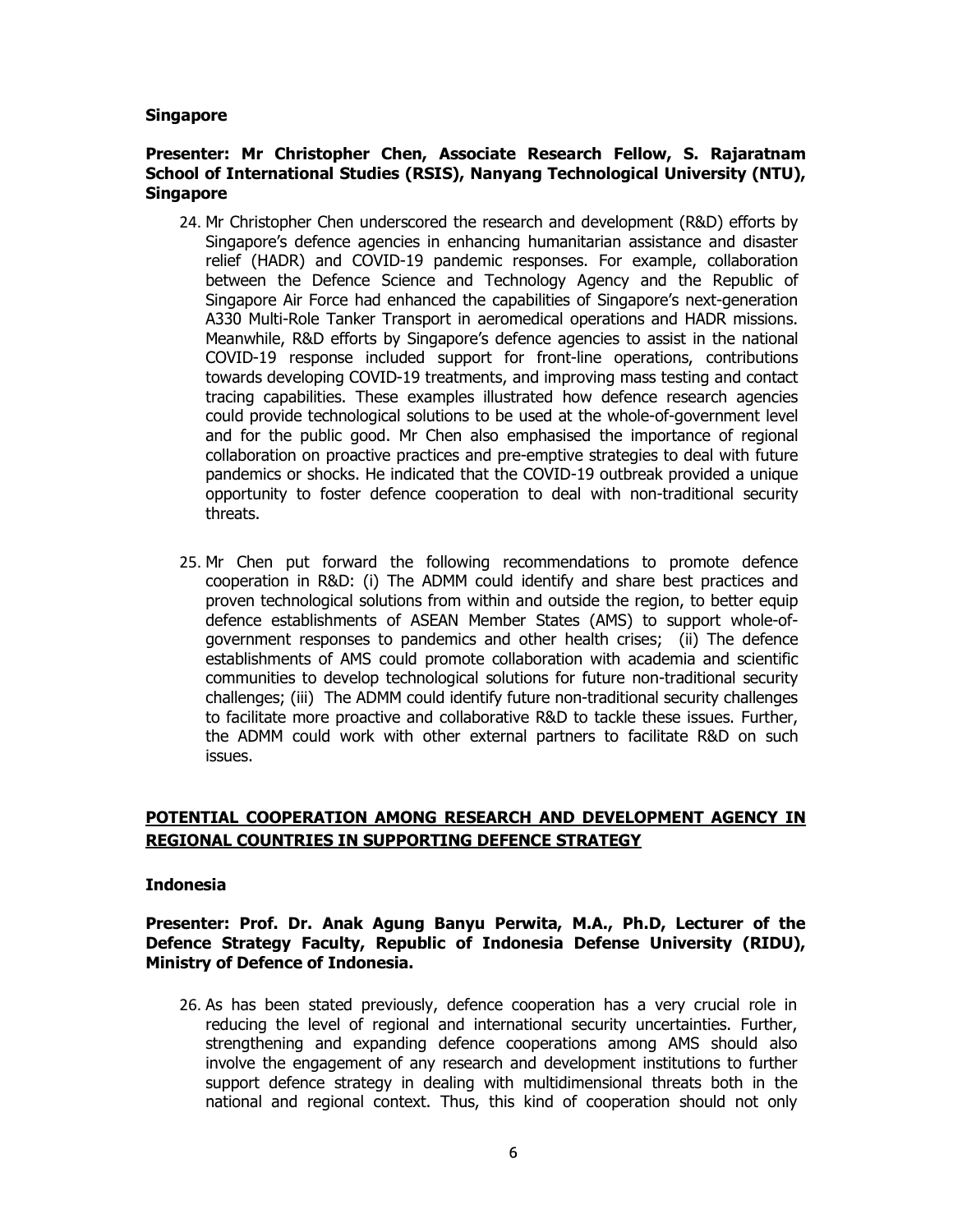involve defence institution of the AMS, but it should also engage the participation of any Research and Development Institutions.

27. Success in empowering research and development institutions, increasing the joint research, exchange of students and lecturers, budget sharing and the creating pool of shared resources to deal with non-traditional security threats might become the best way for ASEAN to further anticipate a more complex security environment in the future. Arguably, the road ahead for ASEAN will be much tougher, but if ASEAN can show its cohesiveness and improve its centrality to the world, it can stand united against COVID 19 pandemic and any other possible conventional and non conventional threats, it can surely overcome the challenges and the uncertain future holds of ASEAN.

#### **Lao PDR**

#### **Presenter: Brigadier General Viengxay Somvichit, Director General of Military Science and History Department (MSHD), Ministry of National Defence of Lao PDR**

- 28. Brigadier General Viengxay Somvichit stated that it is undeniable that ADMM is one of the top cooperation mechanisms within the framework of ASEAN Political-Security Community. Since the inception of ASEAN Defence Ministers' Meeting (ADMM) back in 2006, a number of documents: concept papers, SOPs, ToRs, Protocols, excluding Joint Declarations or Joint Statements have been adopted by ADMM and the areas of cooperation have embraced from the areas that exclusively for AMS such as HARD, defence industry, communications, education, counterterrorism, Cybersecurity, military education, border management, illegal and unregulated fishing just to name some, as well as the 7 areas of cooperation with the plus counties under the framework of ADMM-Plus EWGs, namely HARD, CT, MS, PKO, MM, CS and HMA. These cooperation mechanisms are based on two important documents of ASEAN Charter and ASEAN Political-Security Community Blueprint.
- 29. Therefore, the consideration of the possible areas of cooperation among AMS research and development institutions in supporting defence strategy should be in-line with the scopes and principles of the ASEAN Charter as well as APSC Blueprint 2025 to ensure the feasibility of implementation and practicality of the initiative. Thus, the possible areas of cooperation shall ensure the promotion of trust and confidence within and among AMS. It is important to note that the sharing and exchanging views on the possible areas of cooperation are as important as the voice is heard by the concerned parties, especially ADMM. We, therefore, need to ensure that all the outcome of the NADI's handwork could be delivered to the concerned bodies in order to increase the possibility realisation of the suggestion.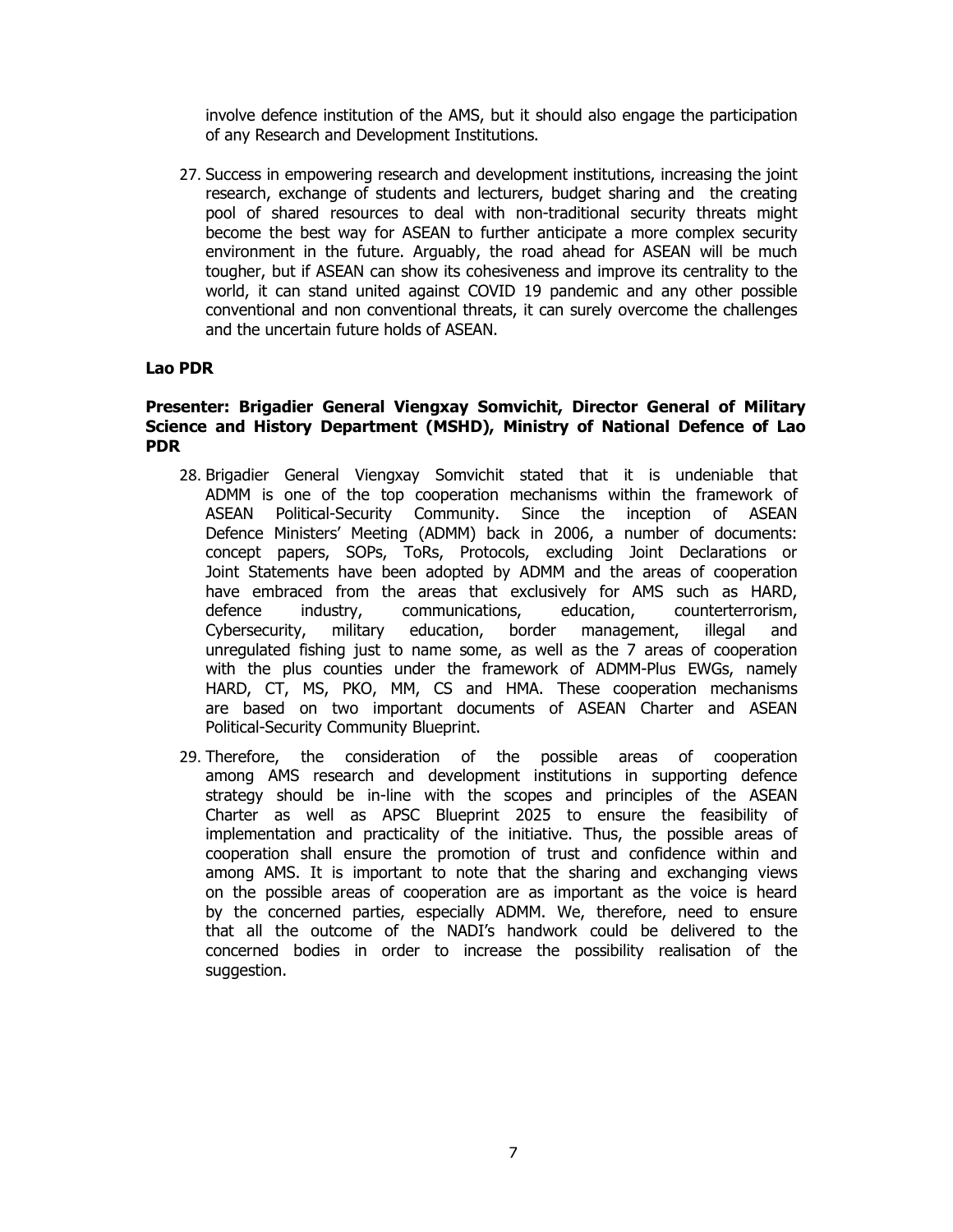## **Cambodia**

#### **Presenter: Major General Sophea Sam, Deputy Director of Department of ASEAN Affairs, General Department of Policy and Foreign Affairs (GDPFA), Ministry of Defence, Cambodia**

- 30. Major General Sophea Sam started his presentation by providing a brief overview of Global Research and development (R&D) and its central role in advanced economies in areas such as economic development and job creation, industrial competitiveness, energy, agriculture, and defence sector, as well as expanding the frontiers of human knowledge understanding. He also stressed the strategic importance of R&D in the defence portfolio in developing military innovation, science and technology and capability, creating force multiplier and producing new combat concepts. In discussing ASEAN defence R&D, he noted the joint Research and Development concept under ASEAN Defence Industry Collaboration (ADIC) framework. He also highlighted some challenges that might prevent the advancement of joint Defence R&D, such as capacity gaps in defence innovation, science and technology, and engineering among AMS; different priorities in capabilities requirements, the sensitivity of technology and information transfer, and the allocation of budget to other priorities of different countries. In responding to how R&D cooperation supports defence strategy, he stated that such collaboration will:
	- a) Deepen trust and confidence-building in the region;
	- b) Provide a greater chance to AMS to develop indigenous technology capability with appropriate R&D budget;
	- c) Assist regional countries to achieve national defence strategic goal to become self-reliant or self-sufficiency in defence as well as enhance regional supply chain resilience; and
	- d) Enhance AMS defence capabilities and provide analytical solutions to address future challenges.
- 31. Major General Sophea Sam also provided some recommendations, as follows:
	- a) ASEAN should have some form of institutionalization for R&D cooperation. The motivation to cooperate is to address issues of common interests and urgent or critical issues, especially in HADR, climate change, and pandemics.
	- b) Cross-sectoral R&D collaboration within ASEAN should be encouraged to provide a systemic framework for the generation, diffusion and exploitation of knowledge in the region. Such cooperative platforms and databases can be used by regional agencies and institutes to promote and exchange findings.
	- c) ADMM/ADMM-Plus should enhance practical cooperation on Defence R&D. Under the ADMM-Plus cooperative framework, AMS can benefit from the knowledge and expert sharing of the Plus countries. However, ASEAN Outlook on Indo-Pacific (AOIP) must be a guiding principle for such cooperation.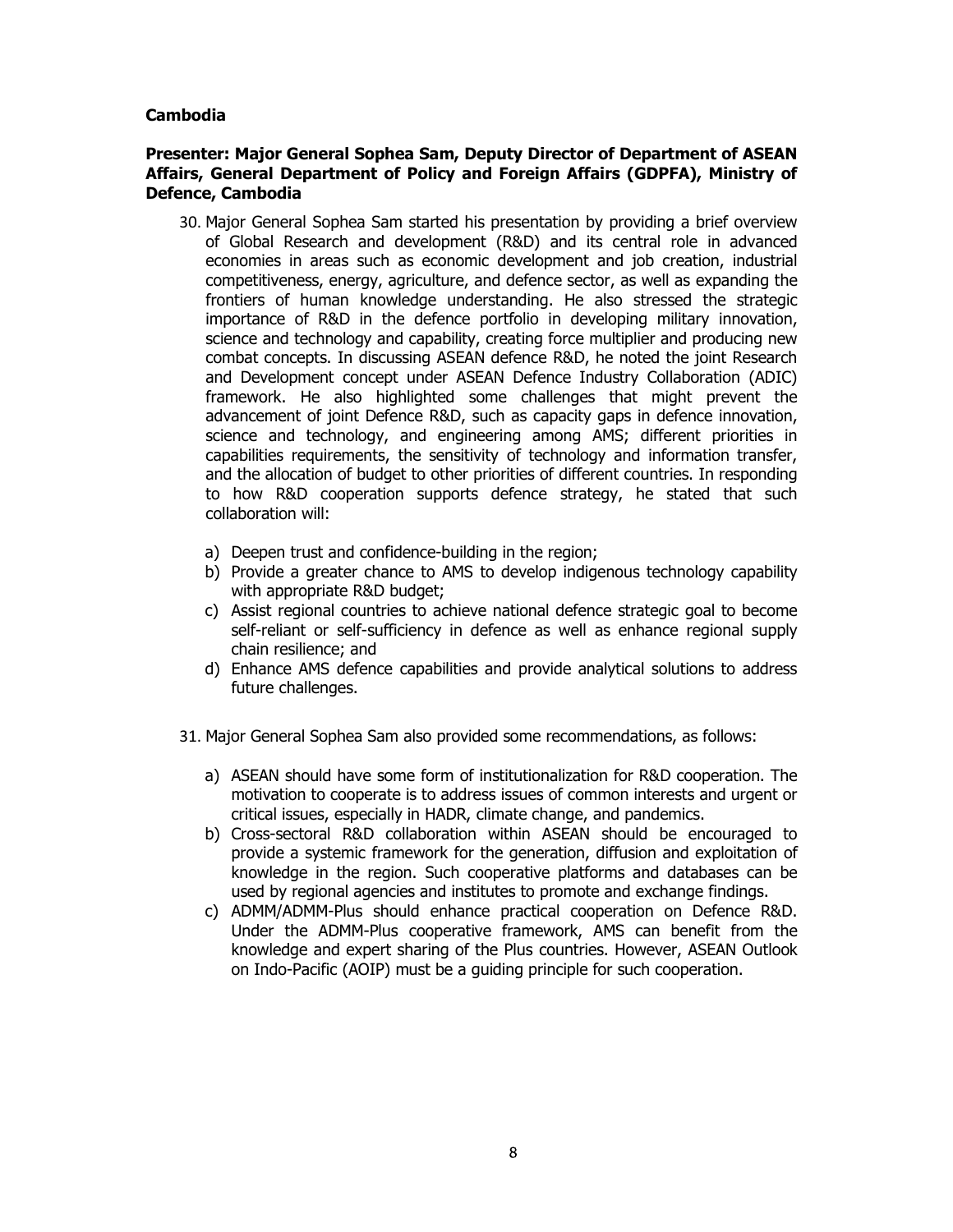## **Philippines**

# **Presenter: BGEN Archimedes H Viaje Afp (Ret), PhD, MNSA, CESE, President, National Defence College of the Philippines**

- 32. In his presentation, BGen Viaje discussed defence diplomacy in ASEAN through education and research. Noting that multilateral defence diplomacy in the Southeast Asia is led by ASEAN, he pointed out that the ASEAN Defence Ministers' Meeting (ADMM) has a number of areas of cooperation, such as humanitarian assistance and disaster relief (HADR), maritime security, peacekeeping operations, military medicine, counter-terrorism, logistics support, defence industry collaboration, interaction and communication, and cybersecurity. He discussed two major ADMM initiatives related to education and research: a) "Principles for ADMM-Wide Education and Training Exchanges"; and b) "Concept Paper on Enhancing the Linkages Between the ADMM and NADI."
- 33. BGen Viaje also shared the experience of the NDCP in education and research collaboration. He noted that education and research are important in strategy development. In conclusion, he underscored how education and research can support peace and security efforts in the region. First, education and research promote understanding among the security officials of various countries. After all, the worldview of defence and military officials are shaped in part by educational institutions. Second, education and research serve as means of establishing networks with counterparts. With the opportunity to study abroad, military and defence officials can create channels for engaging their counterparts and, in the process, broaden their own perspectives. Third, education and research are important confidence-building measures. The goodwill generated through education and research may eventually spill over on other possible areas of cooperation. Indeed, education and research are important avenues to promote peace and stability. As the region faces a whole range of security challenges, all avenues that will promote cooperation between and among nations must be explored.

# **Thailand**

# **Presenter: Group Captain Choosak Kasatewit, Director of Regional Studies Division, Strategic Studies Center (SSC), National Defence Studies Institute (NDSI), Royal Thai Armed Forces Headquarters (RTARF HQ)**

34. The Covid-19 pandemic exposed the vulnerabilities of the defence-industrial complex in super-powers and major-power states across the Indo-Pacific region. Trade tensions and technological competition between great powers also have disrupted global supply chains. The import-based procurement model has not been immuned to this disruption. It is important to transit away from an import-based defence procurement using foreign manufacturers by building a resilient,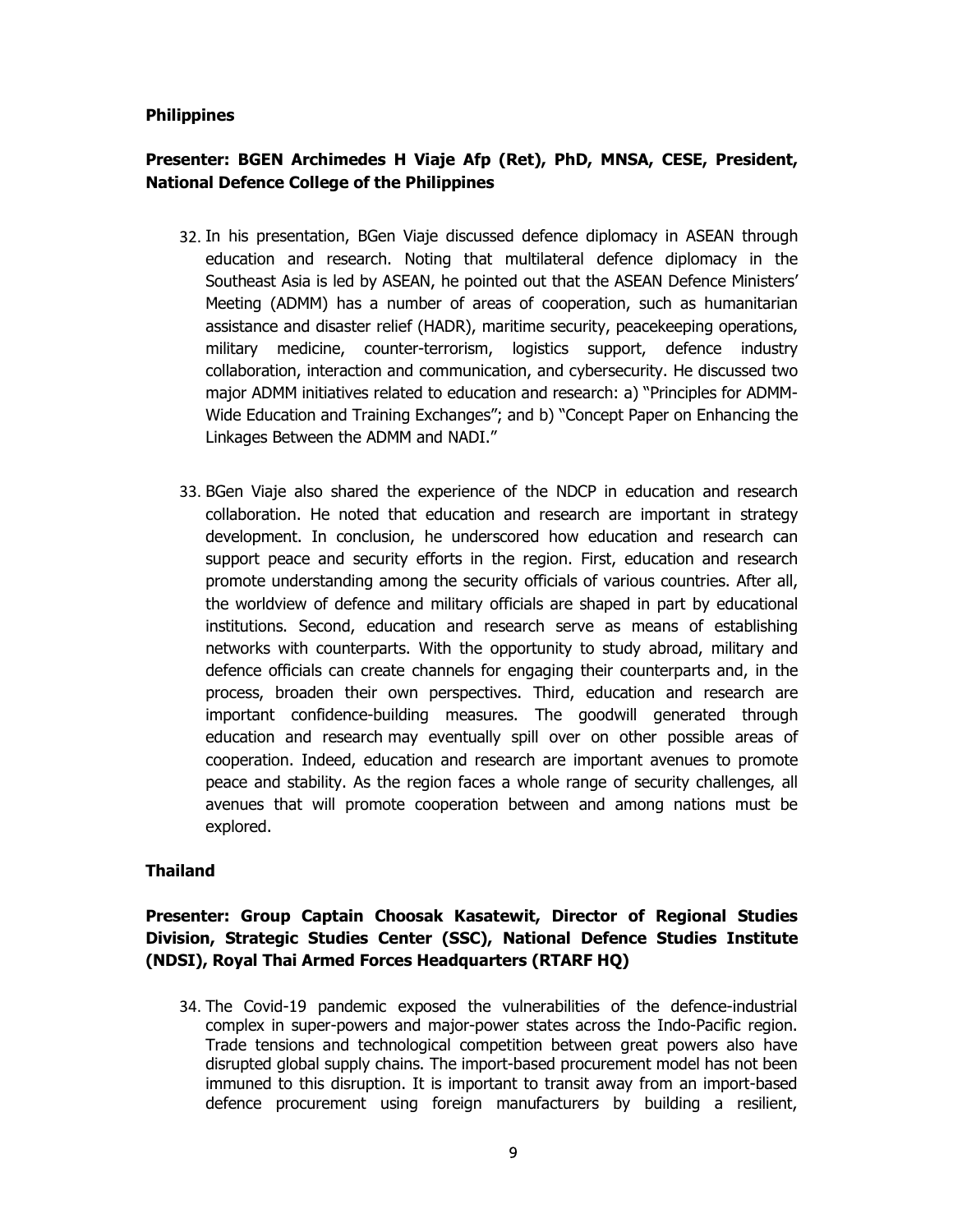indigenous defence industrial base. Various steps would be taken in this respect, including technology transfer to facilitate localized production and further research and development as well as supporting research and development and defence manufacturing through collaborative programs.

- 35. The Defence Technology Institute (DTI) is a research and development agency operating as a public organization under the oversight of the Thai Ministry of Defence. The main objective is to encourage systematic development of defence technologies, from the beginning of research to production and utilisation of the technologies and cooperate with other state and private sectors. DTI push forward all research and development of defence technologies and promote self-reliance of the defence industry in compliance with the government's policy through 1) jointly establish a legal entity for produce and sale purpose/ service or other purpose. 2) Co-Investment: business joining, share holding and partnership.
- 36. It is important for AMS to work together to increase ASEAN technology and industrial competitiveness in order to reduce dependencies in technologies from outside the region. In this regard, 1) ASEAN should analyze the common threats and work together to counteract these threats e.g. pandemic, climate change, HADR. 2) Finding the ASEAN's technological solutions for mitigating and resolving the threats. 3) Enhancing ASEAN Defence Industry Collaboration (ADIC) in dealing with those common threats. ADIC is a vehicle to make AMS more integrated through standardization of defence equipments which will lead to interoperability to counter those threats that disrupt the regional stability.

#### **Viet Nam**

## **Presenter: Major Le Huu Hai, Researcher, Institute for Defense Strategy (IDS), Viet Nam.**

- 37. The Fourth Industrial Revolution (4IR) is putting the defence sector under revolutionary pressure for change, driven by technological developments, changes in modern warfare, increasing costs, economic restrictions as well as changes in the international political environment. The rapid development of emerging technologies means that not any individual country can successfully adapt and maintain the technical capability of the defence forces due to limitation of resources, such as: a highly skilled workforce, modern facilities, finance and logistic system. In addition, more restricted defence budgets make it increasingly difficult for any country to maintain, solely by themselves, the traditional range of technological capabilities that their armed forces are required to have. In order to cope with the new environment, retaining and developing overall capabilities, the defence sector needs to go through radical structural changes and more intensive international cooperation. Deepening international cooperation in R&D will be an irreversible trend to allow countries to maintain necessary defence capabilities.
- 38. International cooperation in R&D will help to form a platform for exchanging knowledge, new technologies as well as other resources, reduce the technological gap and provide the authorities with a better understanding about the impacts of 4IR on defence sector, facilitating the process of formulating capability building strategy of the defence forces. Cooperation in R&D will also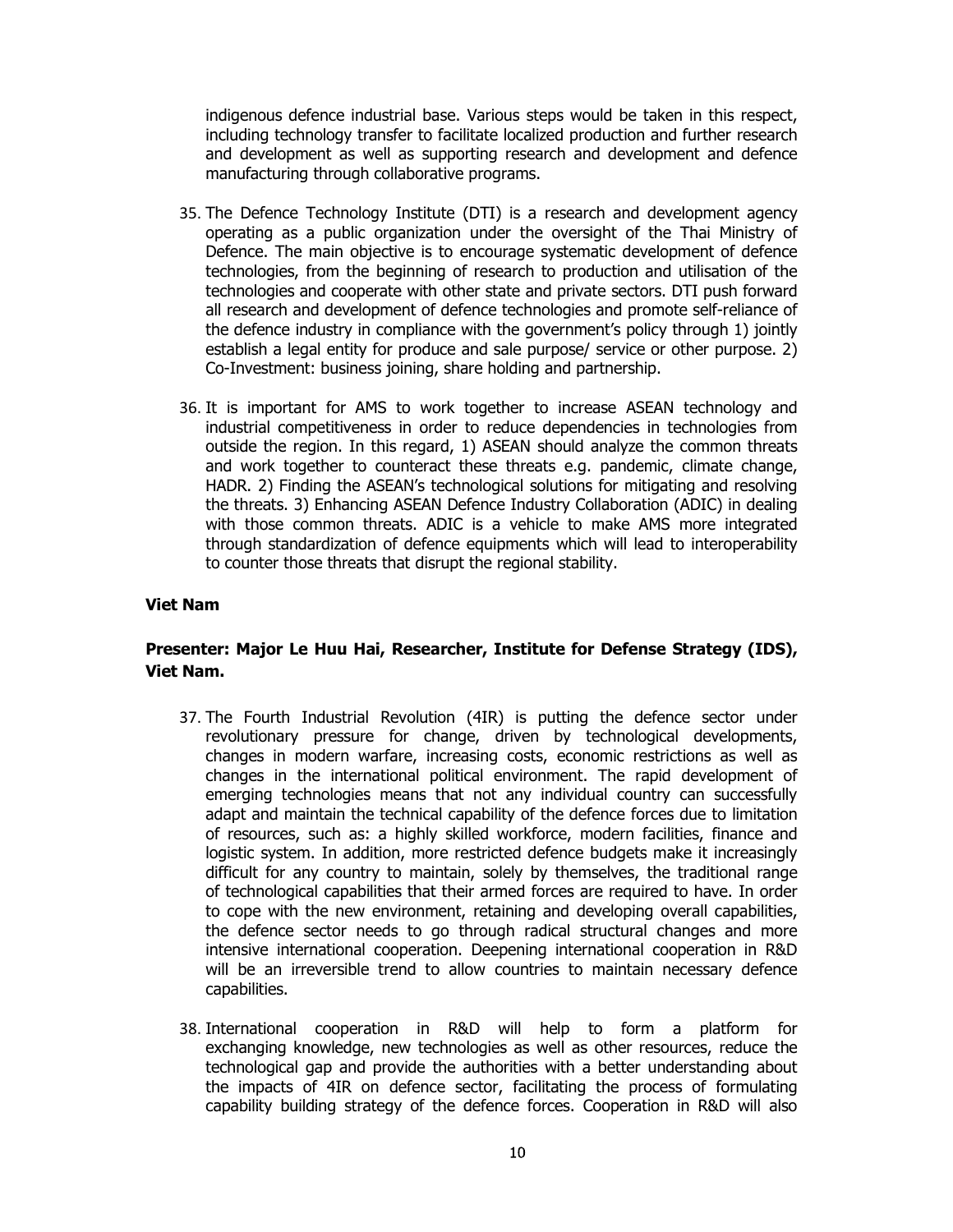allow small, developing countries to access advanced technologies and highquality military capabilities, saving on maintenance, repair, and overhaul cost through joint exercises and training. Enhancing R&D cooperation will foster an innovative and competitive defence industrial market; bring benefits in terms of growth, jobs and innovation to the industrial sector and bolster defence cooperation in the region. Moreover, cooperation in R&D can help countries to better prepare in dealing with non-traditional security issues such as: climate change, new emerging infectious diseases, cybercrime, disinformation, illegal migration, people smuggling, drug trafficking and transnational crime; facilitate the digital transformation process of the defence sector; and build a solidary community, promote peace and prosperity in the region.

## **SUMMARY OF DISCUSSIONS**

- 39. NADI delegates exchanged views on Research and Development as a Momentum in Strengthening Defence Cooperation in the Region:
	- a) Acknowledged the importance of the principles of the ASEAN Charter and the APSC Blueprint 2025, to support the R&D cooperation.
	- b) Acknowledged that Indonesia has a total defence strategy. In this strategy, Indonesia involves many institutions to minimize the impact of any threats. The TNI has succeeded in overcoming the situation, including in dealing with the two waves of the pandemic that occurred in Indonesia.
	- c) Acknowledged and encouraged the exchange of students, officers, and lecturers among defence universities in AMS. These exchanges reflected the spirit of defence cooperation, particularly in defence R&D.
	- d) Recognised the value and importance of each delegations' presentation in R&D topics and the need for AMS to promote defence R&D cooperation, to fill the gap in technology capabilities, human and financial resources in AMS.
	- e) Acknowledged that there are challenges in building R&D independence in ASEAN, but we also acknowledged that there are differences in AMS R&D policies.

# **RECOMMENDATIONS**

- 40. NADI agreed the following recommendations for consideration of the ADMM:
	- a) To foster national resilience by enhancing capacity in defence industry in supporting and sustaining defence capabilities during peacetime and conflict.
	- b) To promote ASEAN efforts on R&D through sharing best practices and undertaking joint research projects. Such cooperation, should be flexible, nonbinding, and voluntary, could be based on existing platforms such as ADIC and initiatives of common interest in HADR, climate change, and pandemics. This could involve technological information sharing and cooperation.
	- c) To improve collaboration with academia and scientific communities to develop technological solutions for future non-traditional security challenges.
	- d) To promote joint research and new initiatives among AMS to help address the current COVID-19 pandemic.
	- e) To promote cross-sectoral R&D collaboration within ASEAN to provide a systemic framework for the generation, diffusion, and exploitation of knowledge in the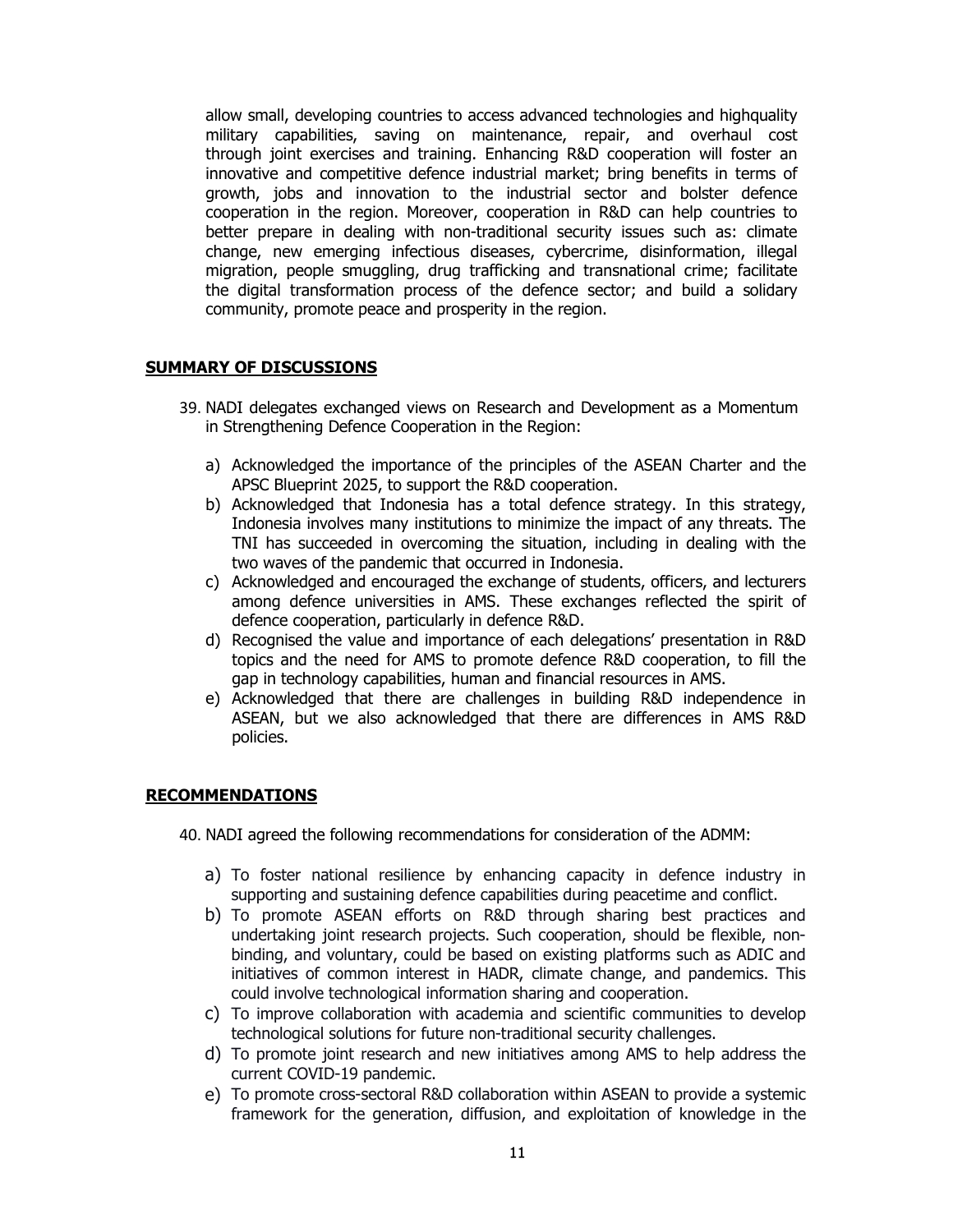region by using cooperative platforms and databases by regional agencies and institutes to promote and exchange findings.

f) To enhance practical cooperation on Defence R&D, under the ADMM-Plus cooperative framework, to benefit from the knowledge and expert sharing of the Plus countries, with the ASEAN Outlook on Indo-Pacific (AOIP) as the guiding principle.

#### **OTHER MATTERS**

#### **Future NADI Activities**

41. The meeting noted the following future NADI activities:

| <b>Date</b>                            | <b>Activities</b>                                                                                     | <b>Country</b>                           | Via          |
|----------------------------------------|-------------------------------------------------------------------------------------------------------|------------------------------------------|--------------|
| $16 - 17$ December 2021 NADI Workshop: | ASEAN Centrality in an Era of Great-<br>Power Competition                                             | NDCP,<br>Philippines                     | <b>VTC</b>   |
| $21 - 22$ March 2022                   | 15 <sup>th</sup> NADI Annual Meeting / 7 <sup>th</sup> NADI<br>Retreat                                | GDPFA,<br>Cambodia                       | <b>VTC</b>   |
| 27 - 28 April 2022                     | NADI Workshop:<br>Climate Change (TBC)                                                                | SHHBIDSS,<br><b>Brunei</b><br>Darussalam | <b>VTC</b>   |
| 28 - 30 June 2022                      | NADI Workshop:<br>ASEAN Security Challenge in the Next<br>Five Years (2023-2027)                      | SSC,<br>Thailand                         | <b>VTC</b>   |
| End of July 2022                       | NADI Workshop:<br>Strengthening ASEAN CBR Cooperation                                                 | RSIS,<br>Singapore                       | <b>VTC</b>   |
| Early September 2022                   | NADI Workshop:<br>Cyber Threat and Its Impacts to National<br>and Regional Security in Southeast Asia | RIDU,<br>Indonesia                       | VTC/Physical |
| 15 - 17 November 2022                  | NADI Workshop:<br>Strengthening Border Management<br>Cooperation in the Region                        | <b>CSSRD TNI,</b><br>Indonesia           | Physical/VTC |